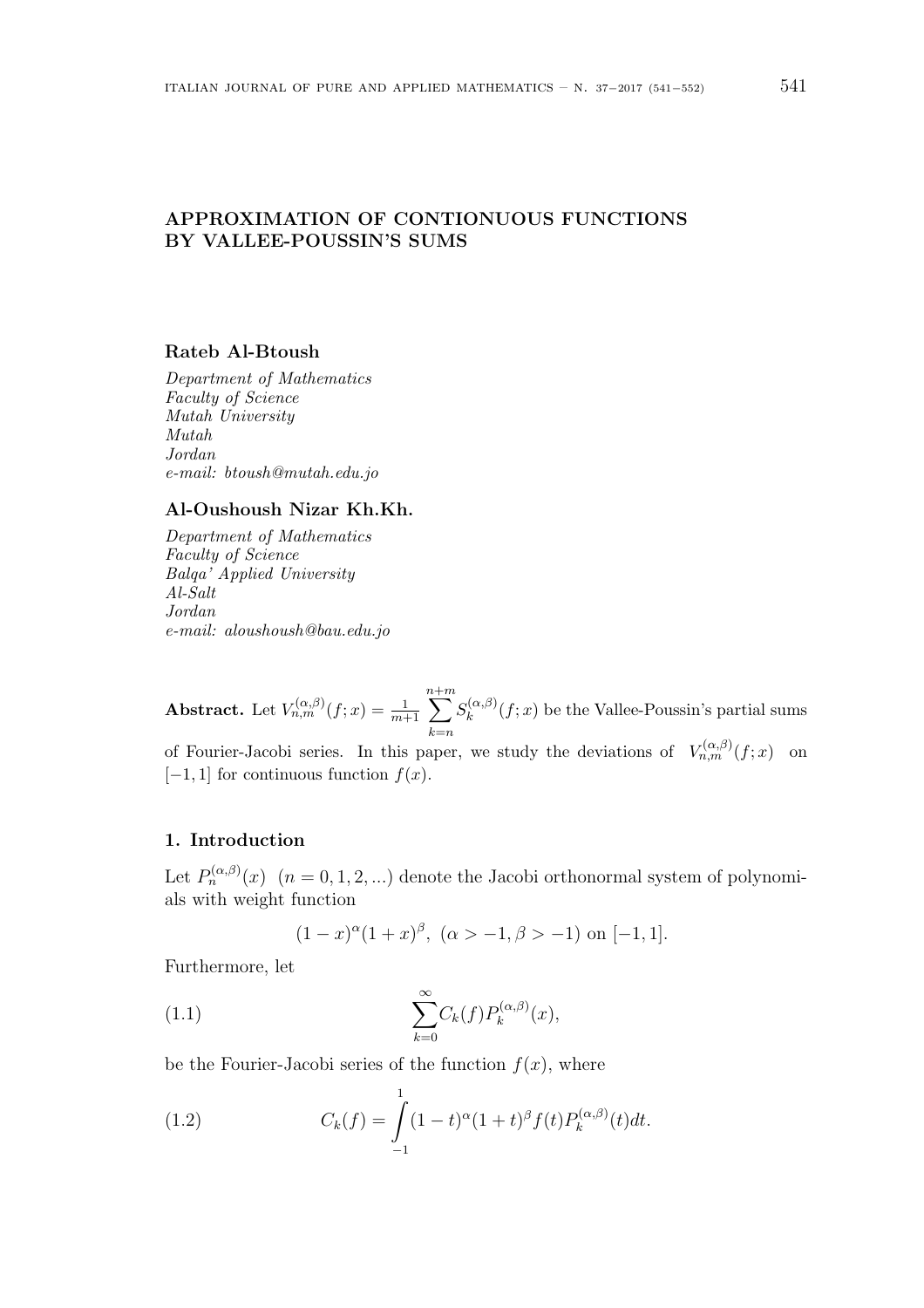Denote the Fourier-Jacobi series of partial sums,  $S_n^{(\alpha,\beta)}(f;x)$  as

(1.3) 
$$
S_n^{(\alpha,\beta)}(f;x) = \sum_{k=0}^n C_k(f) P_k^{(\alpha,\beta)}(x).
$$

Denote the Fejer sum of  $f(x)$ ,  $\sigma_n^{(\alpha,\beta)}(f; x)$  as

(1.4) 
$$
\sigma_n^{(\alpha,\beta)}(f;x) = \frac{1}{(n+1)} \sum_{k=0}^n S_k(f;x).
$$

Define the Vallee-Poussin's partial sums of Fourier-Jacobi series,  $V_{n,m}^{(\alpha,\beta)}(f;x)$ , as

(1.5) 
$$
V_{n,m}^{(\alpha,\beta)}(f;x) = \frac{1}{m+1} \sum_{k=n}^{n+m} S_k^{(\alpha,\beta)}(f;x).
$$

An estimation for the deviation of the continuous function  $f(x)$ , with period  $2\pi$  from its Fourier sum  $S_n(f; x)$  is given in [1], when  $f(x)$ has a bounded variation and supreme modulus of continuity. This paper generalizes and improves some results in theory of approximation of continuous functions, as those reported in [1]–[10]. The efficient study for approximation by Vallee-Poussin sums has been carried out for several decades. Recently, several studies dealing with the Vallee-Poussin sums have been introduced, see [8]–[10]. The results presented in this paper generalize and improve many results of [1]–[10] and many others in theory of approximation of continuous functions.

Our problem, here, is to study the deviations of  $S_n^{(\alpha,\beta)}(f;x)$  on [-1,1] for continuous function of one variables  $f(x)$ .

In this regard, three theorems have been introduced.

## **2. Jackson's theorem**

We state one of most important theorem in the approximation theory, namely Jackson's theorem, and which is used in our study.

Let  $f(x)$  be continuous function on closed interval [a, b]. Denote by  $E_n(f)$  the best uniform approximation element of a function  $f(x)$  by algebraic polynomials of order not exceeded *n* on [*a, b*], i.e.,

(2.1) 
$$
E_n(f) = \inf \left\{ \max_{x \in [a,b]} \left| f(x) - \sum_{k=0}^{\infty} C_k x^k \right| \right\}.
$$

**Jackson's Theorem.** If  $\omega(f; \frac{1}{n})$  $\frac{1}{n}$ ) *is a modulus of continuity of a function*  $f(x)$ *, then the inequality*

(2.2) 
$$
E_n(f) \leq c \omega \left( f; \frac{b-a}{n} \right),
$$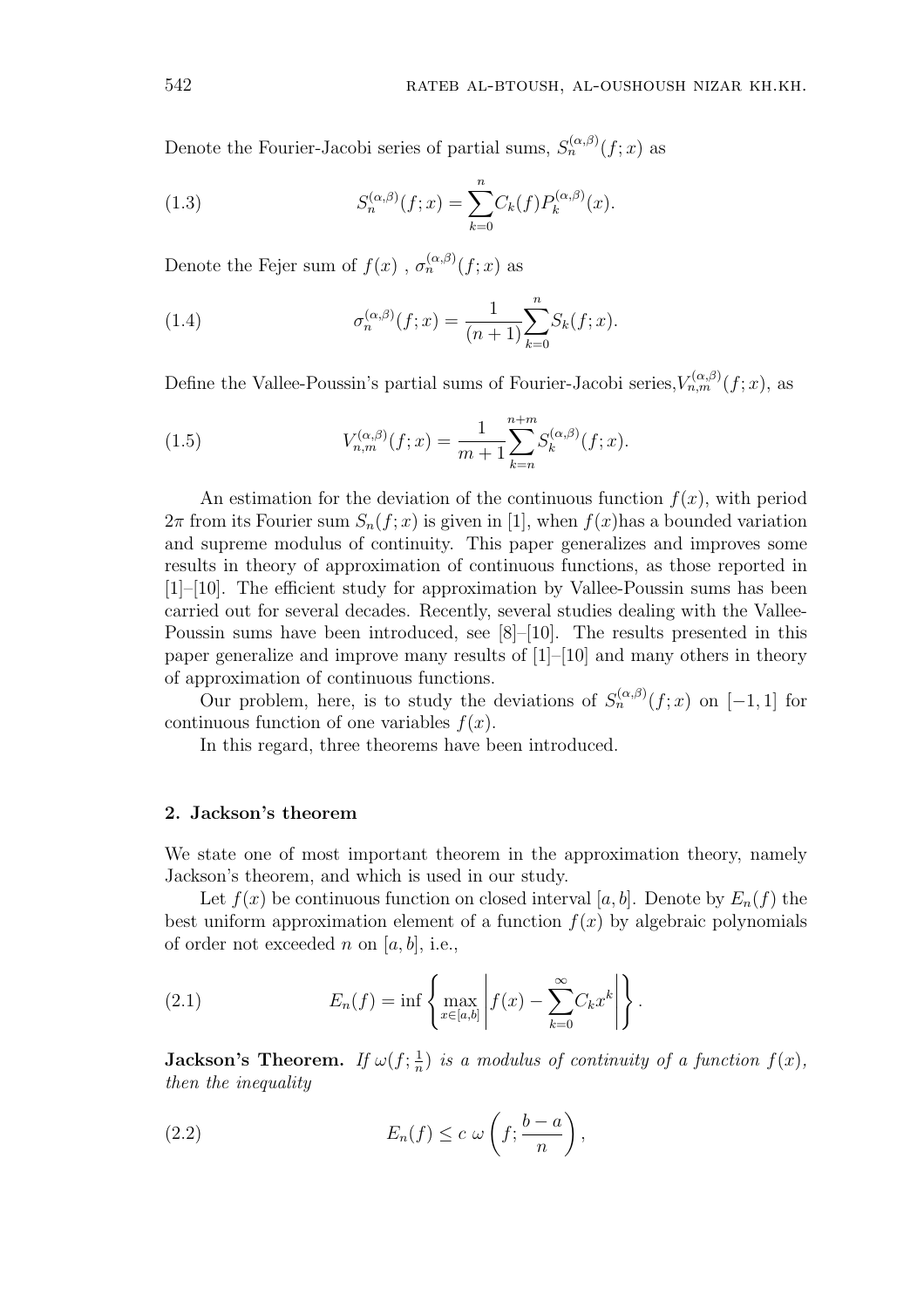*holds, where c an absolute, and*  $\omega(f; t)$  *is defined as* 

(2.3) 
$$
\omega(f;t) = \sup_{\substack{|x_1 - x_2|\\ x_1, x_2 \in [a,b]}} |f(x_1) - f(x_2)|.
$$

*In case of*  $f(x) \in C[-1, 1]$ *, then* 

(2.4) 
$$
E_n(f) \leq c \omega \left( f; \frac{1}{n} \right).
$$

## **3. The main result**

Let  $P_n^{(\alpha,\beta)}(x)$   $(n = 0,1,2,...)$  denote the Jacobi orthonormal system of polynomials with weight function

$$
(1-x)^{\alpha}(1+x)^{\beta}
$$
,  $(\alpha > -1, \beta > -1)$  on  $[-1,1]$ .

We start with the following special cases of the Jacobi polynomial:

1. 
$$
\alpha = -\frac{1}{2}, \beta = -\frac{1}{2}
$$
, then

(3.1) 
$$
P_n^{(-\frac{1}{2}, -\frac{1}{2})}(x) = \sqrt{\frac{2}{\pi}} \cos(n \cos^{-1} x),
$$

where

$$
P_0^{(-\frac{1}{2}, -\frac{1}{2})}(x) = \frac{1}{\sqrt{\pi}},
$$

which are called the Tschebyscheff polynomials of the first kind.

2.  $\alpha = \frac{1}{2}$  $\frac{1}{2}, \beta = \frac{1}{2}$  $\frac{1}{2}$ , then

(3.2) 
$$
P_n^{(\frac{1}{2},\frac{1}{2})}(x) = \sqrt{\frac{2}{\pi}} \frac{\sin((n+1)\cos^{-1}x)}{\sin(\cos^{-1}x)},
$$

which are called the Tschebyscheff polynomials of the second kind.

3. 
$$
\alpha = \frac{1}{2}, \beta = -\frac{1}{2}
$$
, then

(3.3) 
$$
P_n^{(\frac{1}{2}, -\frac{1}{2})}(x) = \sqrt{\frac{2}{\pi}} \frac{\sin \frac{2n+1}{2} \cos^{-1} x}{\sin \frac{1}{2} (\cos^{-1} x)},
$$

4.  $\alpha = -\frac{1}{2}$  $\frac{1}{2}, \beta = \frac{1}{2}$  $\frac{1}{2}$ , then

(3.4) 
$$
P_n^{(-\frac{1}{2},\frac{1}{2})}(x) = \sqrt{\frac{2}{\pi}} \frac{\cos \frac{2n+1}{2} \cos^{-1} x}{\cos \frac{1}{2} (\cos^{-1} x)},
$$

In this work, we will prove the following three theorems: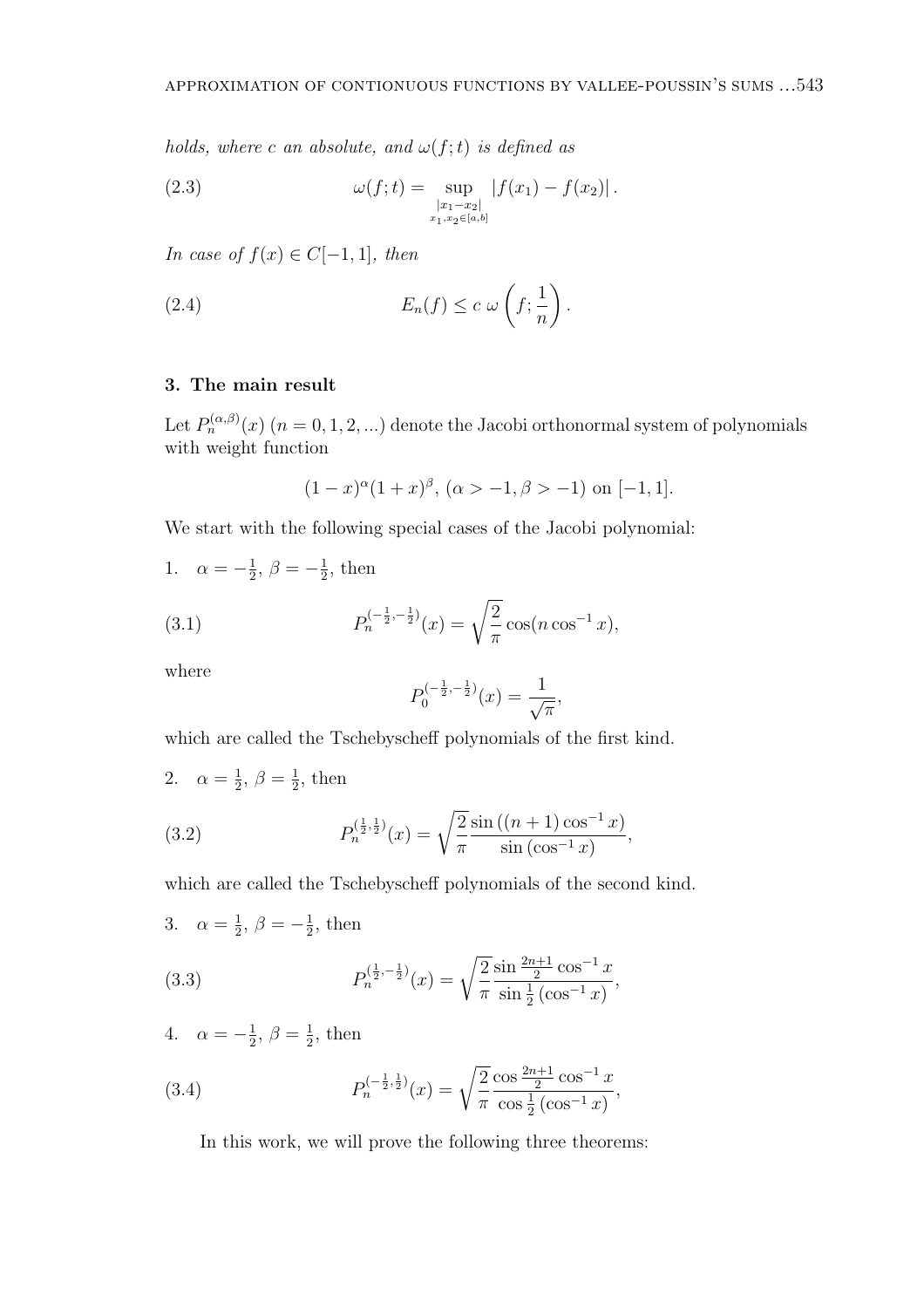**Theorem 1.** *If*  $M = \max$ *−*1*≤x≤*1  $|f(x)|$ , *then the following inequalities hold* 

(3.5) 
$$
\left| V_{n,m}^{(-\frac{1}{2},-\frac{1}{2})}(f;x) \right| \leq CM \left( 1 + \ln \left( \frac{n+m+1}{m+t1} \right) \right).
$$

(3.6) 
$$
\left| V_{n,m}^{(\frac{1}{2},\frac{1}{2})}(f;x) \right| \leq \frac{CM}{\sqrt{1-x^2}} \left( 1 + \ln \left( \frac{n+m+1}{m+1} \right) \right).
$$

(3.7) 
$$
\left| V_{n,m}^{(\frac{1}{2},-\frac{1}{2})}(f;x) \right| \leq \frac{CM}{\sqrt{1-x}} \left( 1 + \ln \left( \frac{n+m+1}{m+1} \right) \right).
$$

(3.8) 
$$
\left| V_{n,m}^{(-\frac{1}{2},\frac{1}{2})}(f;x) \right| \leq \frac{CM}{\sqrt{1+x}} \left( 1 + \ln \left( \frac{n+m+1}{m+1} \right) \right).
$$

**Proof.** First, we consider the case  $\alpha = \beta = \frac{1}{2}$  $\frac{1}{2}$  (equation (3.6)). Define

$$
P_n(x) = P_n^{(\frac{1}{2}, \frac{1}{2})}(x), S_n(f; x) = S_n^{(\frac{1}{2}, \frac{1}{2})}(f; x), \sigma_n(f; x) = \sigma_n^{(\frac{1}{2}, \frac{1}{2})}(f; x),
$$
  

$$
V_{n,m}(f; x) = V_{n,m}^{(\frac{1}{2}, \frac{1}{2})}(f; x), S_n(f; x) = \sum_{k=0}^n C_k(f) P_k(x),
$$

where

$$
C_k(f) = \int_{-1}^{1} \sqrt{1 - t^2} f(t) P_k(t) dt.
$$

Using the definition of  $P_k(x)$ , given in (3.2), we have

(3.9)  
\n
$$
C_k(f) = \sqrt{\frac{2}{\pi}} \int_{-1}^{1} \sqrt{1 - t^2} f(t) \frac{\sin((k+1)\cos^{-1}t)}{\sin(\cos^{-1}t)} dt
$$
\n
$$
= \sqrt{\frac{2}{\pi}} \int_{-1}^{1} f(t) \sin((k+1)\cos^{-1}t) dt
$$
\n
$$
= \sqrt{\frac{2}{\pi}} \int_{0}^{\pi} f(\cos t) \sin(k+1)t \sin t dt.
$$

Then

$$
S_n(f; x) = \sum_{k=0}^n C_k(f) P_k(x)
$$
  
= 
$$
\frac{2}{\pi \sin y} \int_0^{\pi} f(\cos t) \sin t \sum_{k=0}^n \sin(k+1)t \sin(k+1) y dt,
$$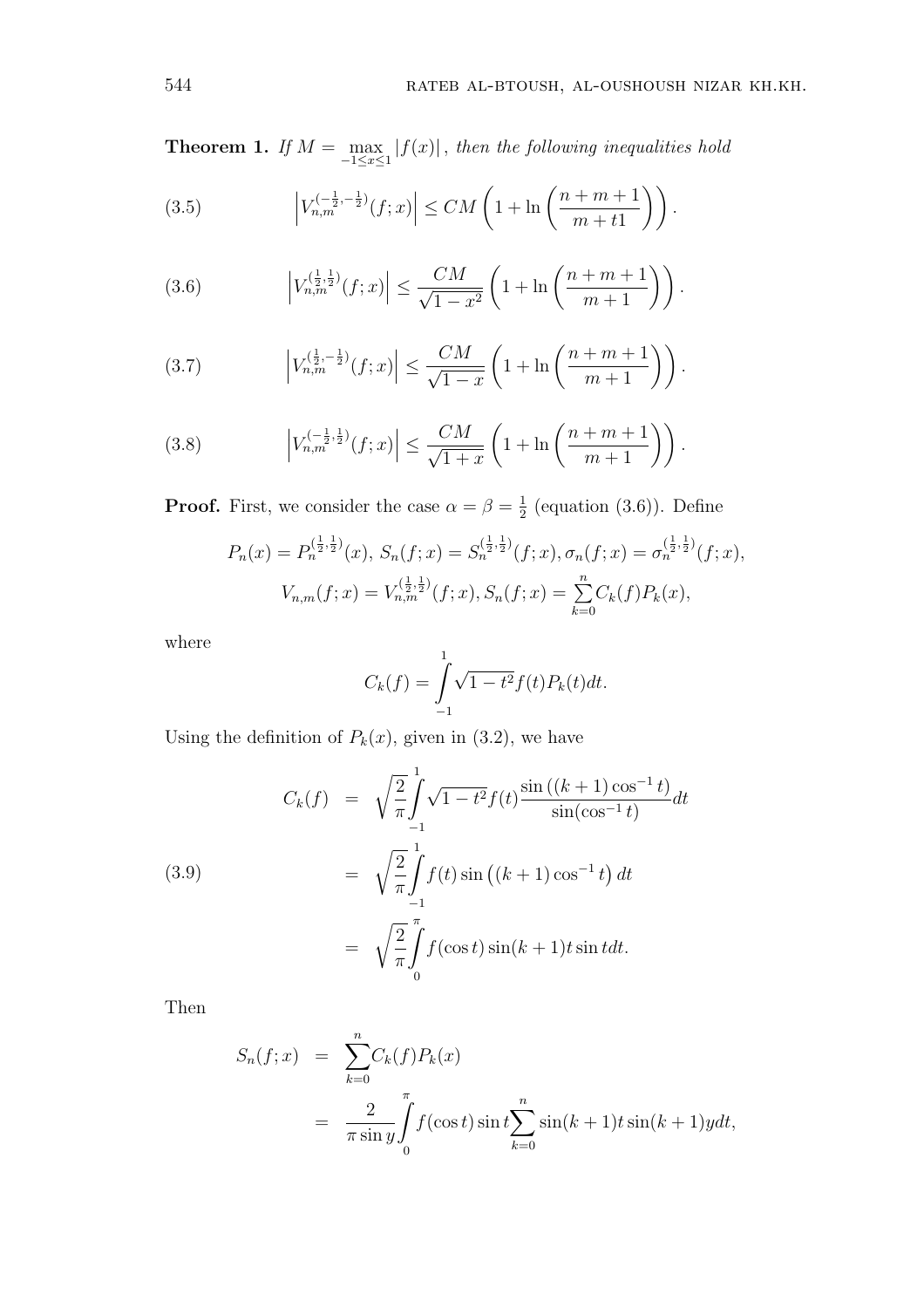where  $y = \cos^{-1} x$  and, since  $\sin \alpha \sin \beta = \frac{1}{2}$  $\frac{1}{2}$  (cos( $\alpha - \beta$ ) – cos( $\alpha + \beta$ )), we obtain

(3.10)  
\n
$$
S_n(f; x) = \sum_{k=0}^n C_k(f) P_k(x)
$$
\n
$$
= \frac{2}{\pi \sin y} \int_0^{\pi} f(\cos t) \sin t \sum_{k=0}^n (\cos(k+1)(t-y) - \cos(k+1)(t+y)dt.
$$

Using the well-known quality

$$
\frac{1}{2} + \sum_{k=0}^{n} \cos kx = \frac{\sin((n + \frac{1}{2})x)}{2\sin\frac{x}{2}},
$$

equation (3.10) can be written as

$$
S_n(f;x) = \frac{2}{\pi \sin y} \int_0^{\pi} f(\cos t) \sin t \left( \frac{\sin(n + \frac{1}{2} + 1)(t - y)}{\sin \frac{1}{2}(t - y)} - \frac{\sin(n + \frac{1}{2} + 1)(t + y)}{\sin \frac{1}{2}(t + y)} \right) dt,
$$

that is,

(3.11) 
$$
S_n(f; x) = \frac{1}{2\pi \sin y} \int_0^{\pi} (f(\cos(t+y))\sin(t+y)) \sin(t+y) - f(\cos(t-y))\sin(t-y) \frac{\sin(n+\frac{1}{2}+1)t}{\sin\frac{1}{2}t} dt.
$$

From equation (1.5), we have

(3.12) 
$$
V_{n,m}(f;x) = \frac{1}{m+1} \sum_{k=n}^{n+m} S_k(f;x)
$$

$$
= \frac{1}{m+1} \left( \sum_{k=0}^{n+m} S_k(f;x) - \sum_{k=0}^{n-1} S_k(f;x) \right).
$$

To obtain an estimation for  $V_{n,m}(f; x)$ , first, from the integral representation of  $V_{n,m}(f;x)$ , let

$$
M_{n,m} = \frac{1}{\pi(m+1)} \int_{-\pi}^{\pi} \frac{|\sin \frac{2n+m}{2} + \sin \frac{m+1}{2}t|}{2\sin^2 \frac{t}{2}} dt,
$$

and, if  $p = \frac{m+1}{2}$  $\frac{+1}{2}$ ,  $rp = \frac{2n + m + 1}{2}$  $\frac{m+1}{2}$ , for  $p \geq \frac{1}{2}$  $\frac{1}{2}, r \geq 1$ , we obtain

$$
M_{n,m} = \frac{1}{\pi(m+1)} \int_{0}^{\pi} \frac{|\sin rpt \sin pt|}{2 \sin^2 \frac{t}{2}} dt.
$$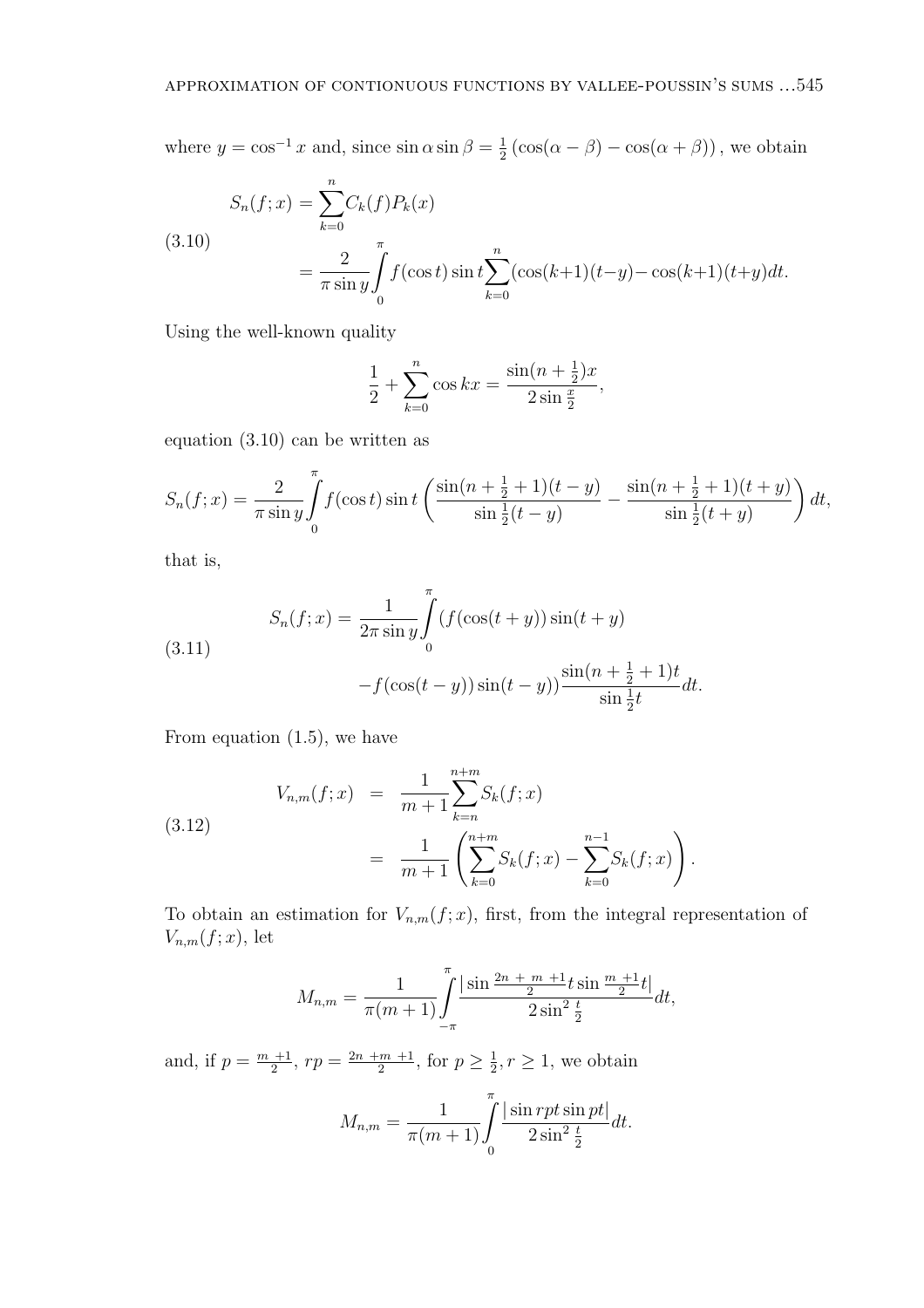Since the function  $\frac{1}{\sin^2 \frac{t}{2}} - \frac{1}{\frac{t^2}{4}}$ is bounded on  $[0, \pi]$  and  $p \geq \frac{1}{2}$  $\frac{1}{2}$ , then

$$
M_{n,m} = \frac{2}{\pi p} \int_{0}^{\pi} \frac{|\sin rpt \sin pt|}{t^2} dt + O(1).
$$

Since

$$
\int_{0}^{\pi} \frac{|\sin rpt \sin pt|}{t^2} dt = p \int_{0}^{p\pi} \frac{|\sin rt \sin t|}{t^2} dt,
$$

and

$$
\left| \int_{0}^{p\pi} \left| \frac{\sin rt \sin t}{t^2} dt - \int_{0}^{\pi} \left| \frac{\sin rt \sin t}{t^2} dt \right| \right| \leq \int_{\frac{\pi}{2}}^{\infty} \frac{dt}{t^2},\right|
$$

then

$$
M_{n,m} = \frac{2}{\pi} \int_{0}^{\pi} \frac{|\sin rt \sin t|}{t^2} dt + O(1),
$$

and again, since the function  $\frac{1}{\sin^2 \frac{t}{2}} - \frac{1}{\frac{t^2}{4}}$ is bounded on  $[0, \pi]$  and  $p \geq \frac{1}{2}$  $\frac{1}{2}$ , then

$$
M_{n,m} = \frac{2}{\pi} \int_{0}^{\pi} \frac{|\sin rt|}{t} dt + O(1).
$$

Next, we must show that

$$
\int_{0}^{\pi} \frac{|\sin rt|}{t} dt = \frac{2}{\pi} \ln r + O(1),
$$

where  $k \leq r < k+1$ , for  $k \geq 1$ . For this, let

$$
\int_{0}^{\pi} \frac{|\sin rt|}{t} dt = \sum_{i=0}^{k-1} (-1)^i \int_{\frac{i\pi}{r}}^{(i+1)\frac{\pi}{r}} \frac{|\sin rt|}{t} dt + O(1)
$$

$$
= \sum_{i=0}^{k-1} \int_{0}^{\frac{\pi}{r}} \frac{\sin rt}{t + \frac{i\pi}{r}} dt + O(1)
$$

$$
= \int_{0}^{\frac{\pi}{r}} \sin rt \left(\sum_{i=0}^{k-1} \frac{1}{t + \frac{i\pi}{r}}\right) dt + O(1).
$$

And, since for  $0 \le t \le \frac{\pi}{r}$  $\frac{\pi}{r}$  and from  $\sum_{n=1}^{\infty}$ *k*=0  $\sin(k+\frac{1}{2})$  $(\frac{1}{2})x = \frac{\sin^2(n+1)\frac{x}{2}}{\sin\frac{x}{2}},$  we have:

$$
\sum_{i=1}^{k-1} \frac{1}{t + \frac{i \pi}{r}} = \frac{r}{\pi} \left( \sum_{i=1}^{k-1} \frac{1}{i} + O(1) \right) = \frac{r}{\pi} (\ln k + O(1)).
$$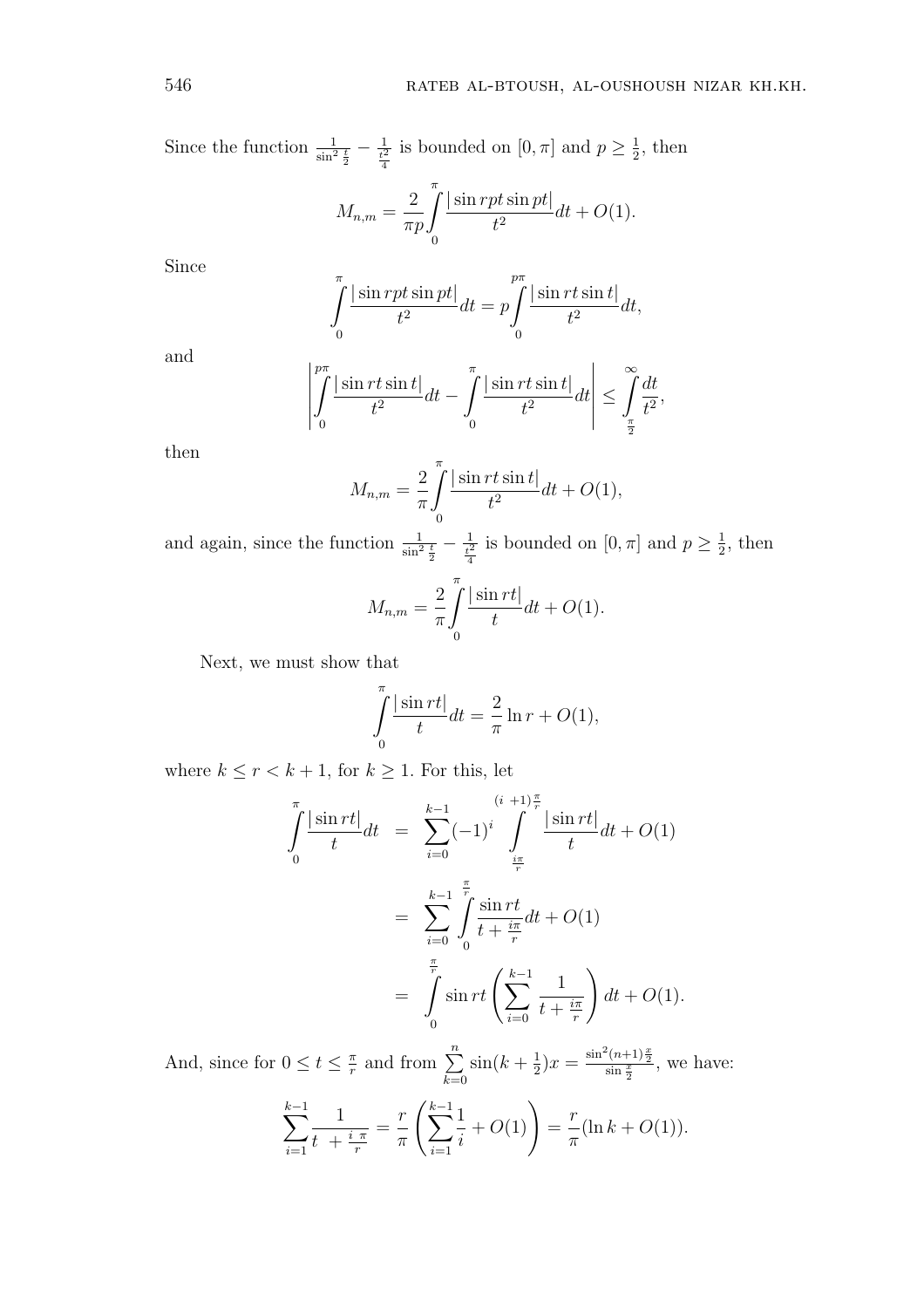Then

$$
\int_{0}^{\pi} \frac{|\sin rt|}{t} dt = \int_{0}^{\frac{\pi}{r}} \sin rt \left( \frac{r}{\pi} (\ln k + O(1)) \right) dt = \frac{2}{\pi} \ln k + O(1) = \frac{2}{\pi} \ln r + O(1).
$$

So

$$
M_{n,m} = \frac{4}{\pi} \ln r + O(1) = \frac{4}{\pi} \ln \frac{2(n+1) + m + 1}{m+1} + O(1) = \frac{4}{\pi} \ln \frac{n+m+1}{m+1} + O(1).
$$

Therefore, using the integral form of  $V_{n,m}$ , we obtain our result for, i.e.,

$$
\left| V_{n,m}^{\left(\frac{1}{2},\frac{1}{2}\right)}(f;x) \right| \leq \frac{CM}{\sqrt{1-x^2}} \left( 1 + \ln\left(\frac{n+m+1}{m+1}\right) \right).
$$

In a similar way, we can prove the other three cases.

**Theorem 2.** Suppose that  $f(x)$  is continuous function on  $[-1, 1]$ . Then

(3.13) 
$$
\left| f(x) - V_{n,m}^{(-\frac{1}{2},-\frac{1}{2})}(f;x) \right| \leq CE_n(f) \left( 1 + \ln \left( \frac{n+m+1}{m+1} \right) \right).
$$

(3.14) 
$$
\left| f(x) - V_{n,m}^{(\frac{1}{2},\frac{1}{2})}(f;x) \right| \leq \frac{C}{\sqrt{1-x^2}} E_n(f) \left( 1 + \ln \left( \frac{n+m+1}{m+1} \right) \right).
$$

(3.15) 
$$
\left| f(x) - V_{n,m}^{(\frac{1}{2}, -\frac{1}{2})}(f; x) \right| \leq \frac{C}{\sqrt{1-x}} E_n(f) \left( 1 + \ln \left( \frac{n+m+1}{m+1} \right) \right).
$$

(3.16) 
$$
\left| f(x) - V_{n,m}^{(-\frac{1}{2},\frac{1}{2})}(f;x) \right| \leq \frac{C}{\sqrt{1+x}} E_n(f) \left( 1 + \ln \left( \frac{n+m+1}{m+1} \right) \right).
$$

**Proof.** First, we consider the case  $\alpha = \beta = \frac{1}{2}$  $\frac{1}{2}$ .

Let  $Q_n(x)$  be the best uniform approximation of algebraic polynomial for function  $f(x)$  of order not exceeded *n* on [−1, 1], then

$$
|f(x) - V_{n,m}(f;x)| \leq |f(x) - Q_n(x)| + |Q_n(x) - V_{n,m}(f;x)|
$$
  
\n
$$
= |f(x) - Q_n(x)| + |V_{n,m}(f - Q_n; x)|
$$
  
\n
$$
\leq E_n(f) + \frac{C}{\sqrt{1 - x^2}} E_n(f) \left(1 + \ln\left(\frac{n + m + 1}{m + 1}\right)\right)
$$
  
\n
$$
\leq \frac{C}{\sqrt{1 - x^2}} E_n(f) \left(1 + \ln\left(\frac{n + m + 1}{m + 1}\right)\right).
$$

In a similar way, we can prove the other three cases.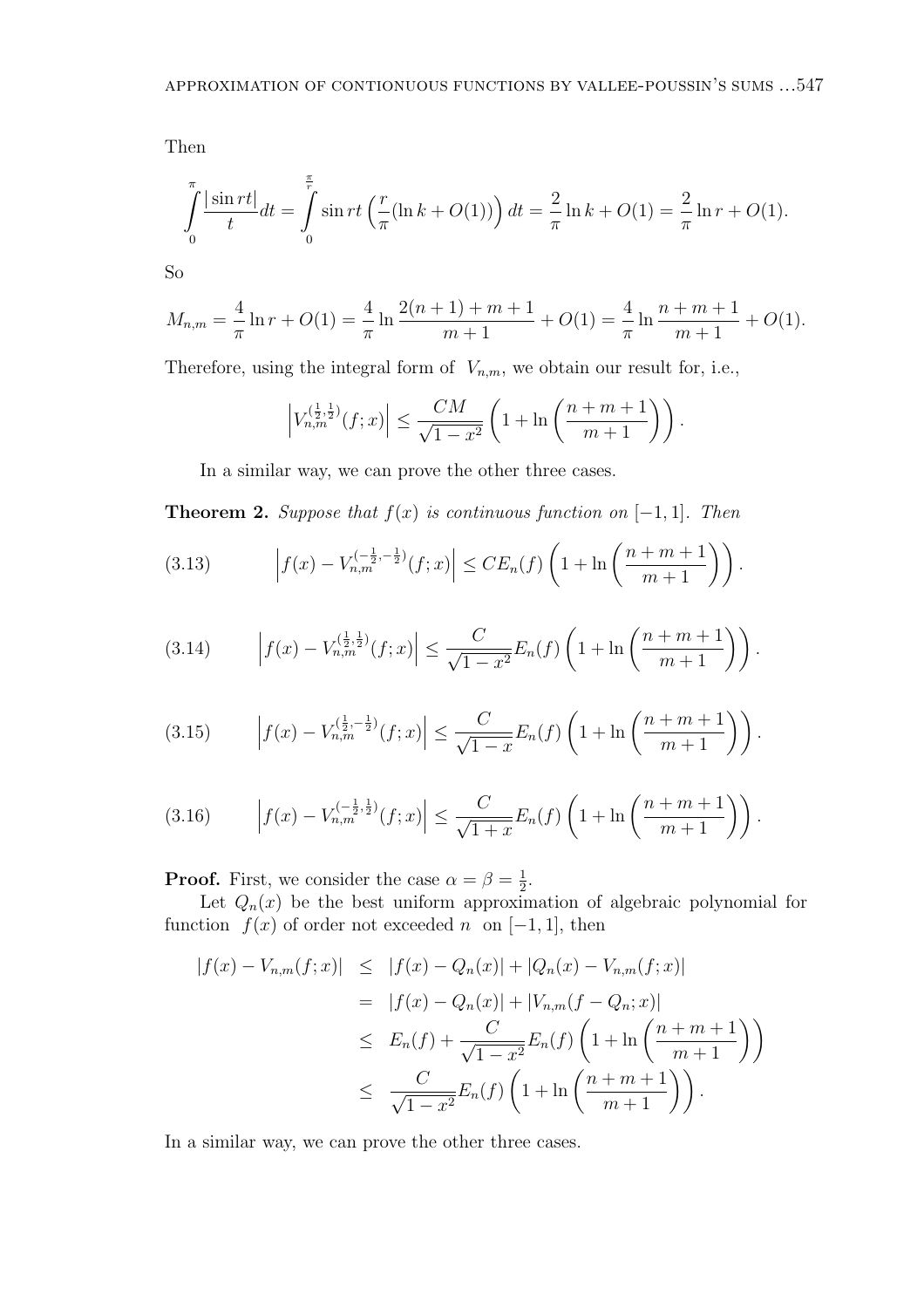**Theorem 3.** Suppose that  $f(x)$  is continuous function on  $[-1, 1]$ *, then* 

(3.17) 
$$
\left| f(x) - V_{n,m}^{(-\frac{1}{2}, -\frac{1}{2})}(f; x) \right| \leq \frac{C}{m+1} \sum_{k=n}^{n+m} E_k(f) \left( 1 + \ln \frac{k+1}{k-n+1} \right).
$$

$$
(3.18)\quad \left|f(x) - V_{n,m}^{(\frac{1}{2},\frac{1}{2})}(f;x)\right| \leq \frac{C}{(m+1)\sqrt{1-x^2}} \sum_{k=n}^{n+m} E_k(f) \left(1 + \ln\frac{k+1}{k-n+1}\right).
$$

$$
(3.19) \left| f(x) - V_{n,m}^{(\frac{1}{2}, -\frac{1}{2})}(f; x) \right| \leq \frac{C}{(m+1)\sqrt{1-x}} \sum_{k=n}^{n+m} E_k(f) \left( 1 + \ln \frac{k+1}{k-n+1} \right).
$$

(3.20)

$$
\left|f(x) - V_{n,m}^{(\frac{-1}{2},\frac{1}{2})}(f;x)\right| \leq \frac{C}{(m+1)\sqrt{1+x}} \sum_{k=n}^{n+m} E_k(f) \left(1 + 1 + \ln \frac{k+1}{k-n+1}\right).
$$

**Proof.** We start the case  $\alpha = \beta = \frac{1}{2}$  $\frac{1}{2}$ . Choose the integer *p* such that  $2^p \le m + 1 < 2^{p+1}$ , then

$$
f(x) - V_{n,m}(f;x) = \frac{1}{m+1} \sum_{k=n}^{n+m} (f(x) - S_k(f;x))
$$
  
= 
$$
\frac{1}{m+1} \left\{ (f(x) - S_n(f;x)) + \sum_{k=1}^{p} \sum_{i=n+2^{k-1}}^{n+2^{k}-1} (f(x) - S_i(f;x)) + \sum_{k=n+2^{p}}^{n+m} (f(x) - S_k(f;x)) \right\}.
$$

Since

$$
\sum_{k=n}^{n+m} S_k(f; x) = (m+1)V_{n,m}(f; x),
$$

we get

$$
S_n(f; x) = V_{n,0}(f; x),
$$

which yields

+*m*

$$
\sum_{i=n+2^{k-1}}^{n+2^{k}-1} S_i(f; x) = 2^{k-1} V_{n+2^{k-1},2^{k-1}-1}(f; x),
$$

and

$$
\sum_{i=n+2^p}^{n+m} S_i(f; x) = (m+1-2^p)V_{n+2^p, m-2^p}(f; x),
$$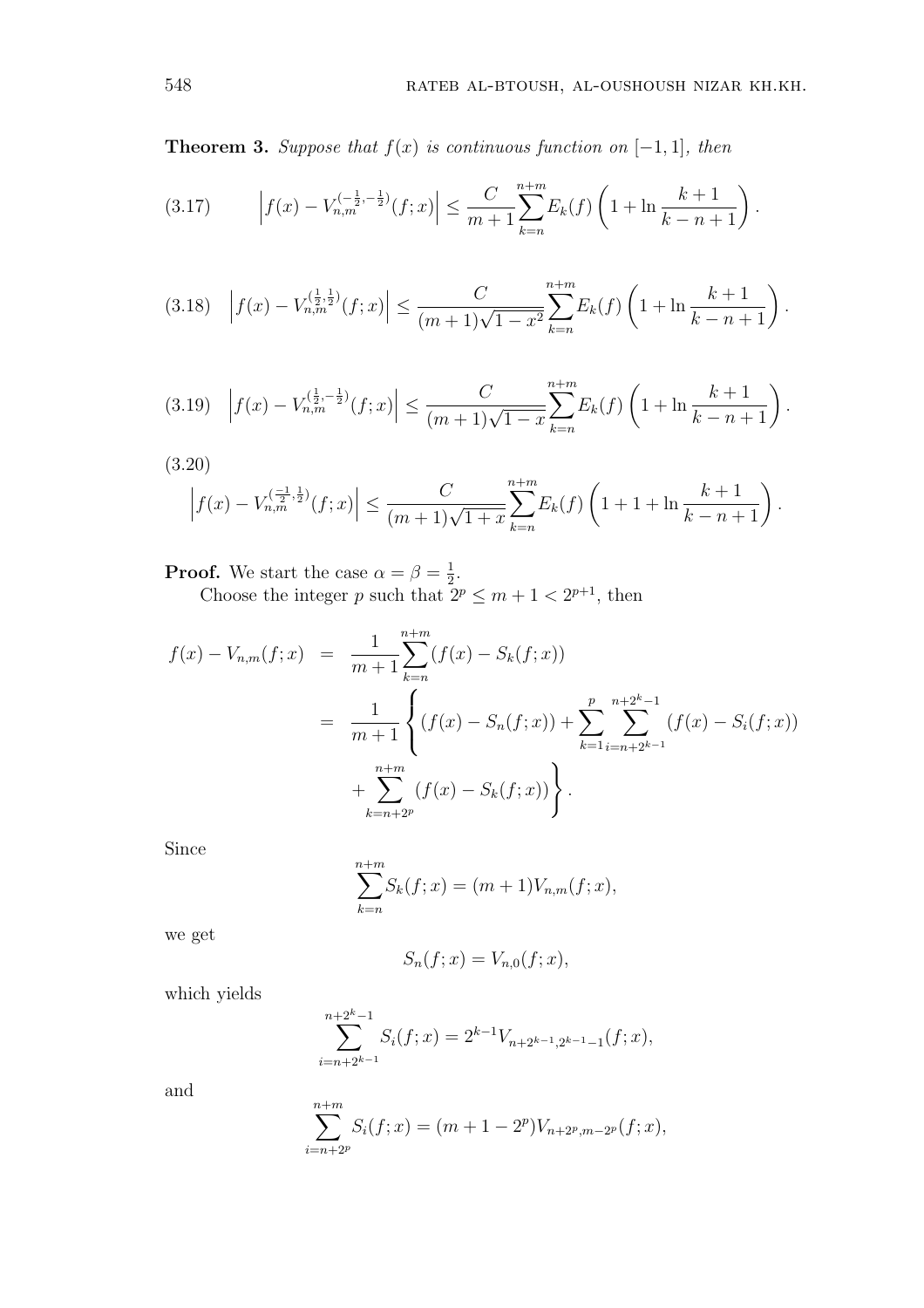So

$$
f(x) - V_{n,m}(f;x) = \frac{1}{m+1} \{ (f(x) - V_{n,0}(f;x))
$$
  
+ 
$$
\sum_{k=1}^{p} 2^{k-1} (f(x) - V_{n+2^{k-1},2^{k-1}-1}(f;x))
$$
  
+ 
$$
(m+1-2^{p})(f(x) - V_{n+2^{p},m-2^{p}}(f;x)).
$$

Applying Theorem 2, we obtain

$$
|f(x) - V_{n,0}(f;x)| \le \frac{C}{\sqrt{1-x^2}} (1 + \ln(n+1)) E_n(f)
$$
  
(3.21) 
$$
|f(x) - V_{n+2^{k-1},2^{k-1}-1}(f;x)| \le \frac{C}{\sqrt{1-x^2}} \left(1 + \ln\left(\frac{n+2^k}{2^{k-1}}\right)\right) E_{n+2^{k-1}}(f)
$$

$$
|f(x) - V_{n+2^p,m-2^p}(f;x)| \le \frac{C}{\sqrt{1-x^2}} \left(1 + \ln\left(\frac{n+m+1}{m+1-2^p}\right)\right) E_{n+2^p}(f).
$$

Thus

$$
|f(x) - V_{n,m}(f;x)| \leq \frac{C}{(m+1)\sqrt{1-x^2}} \left\{ (1 + \ln(n+1))E_n(f) + \sum_{k=1}^p 2^{k-1} \left( 1 + \ln(\frac{n+2^k}{2^{k-1}}) \right) E_{n+2^{k-1}}(f) + (m+1-2^p) \left( 1 + \ln\left(\frac{n+m+1}{m+1-2^p}\right) \right) E_{n+2^p}(f) \right\}.
$$

Note that  $\forall u, v > 0$ , we have the inequality  $u + v \leq (1 + u)(1 + v)$  and then  $\ln(u + v) \leq \ln(1 + u) + \ln(1 + v)$ . Setting  $u = \frac{x}{x}$  $\frac{x}{z}$ ,  $v = \frac{y}{z}$  $\frac{y}{z}$ , we obtain

$$
\ln\frac{x+y}{z} \le \ln\left(1+\frac{x}{z}\right) + \ln(1+\frac{y}{z}).
$$

So

$$
I = \sum_{k=1}^{p} 2^{k-1} E_{n+2^{k-1}}(f) \ln\left(\frac{n+2^k}{2^{k-1}}\right)
$$
  
\n(3.23)  
\n
$$
\leq \sum_{k=1}^{p} 2^{k-1} E_{n+2^{k-1}}(f) \ln\left(1 + \frac{n}{2^{k-1}}\right) + \sum_{k=1}^{p} 2^{k-1} E_{n+2^{k-1}}(f) \ln\left(1 + \frac{2^k}{2^{k-1}}\right)
$$
  
\n
$$
= I_1 + I_2.
$$

For  $I_2$ , as mentioned above

(3.24) 
$$
I_2 \leq C \sum_{k=n}^{n+2^p-1} E_k(f).
$$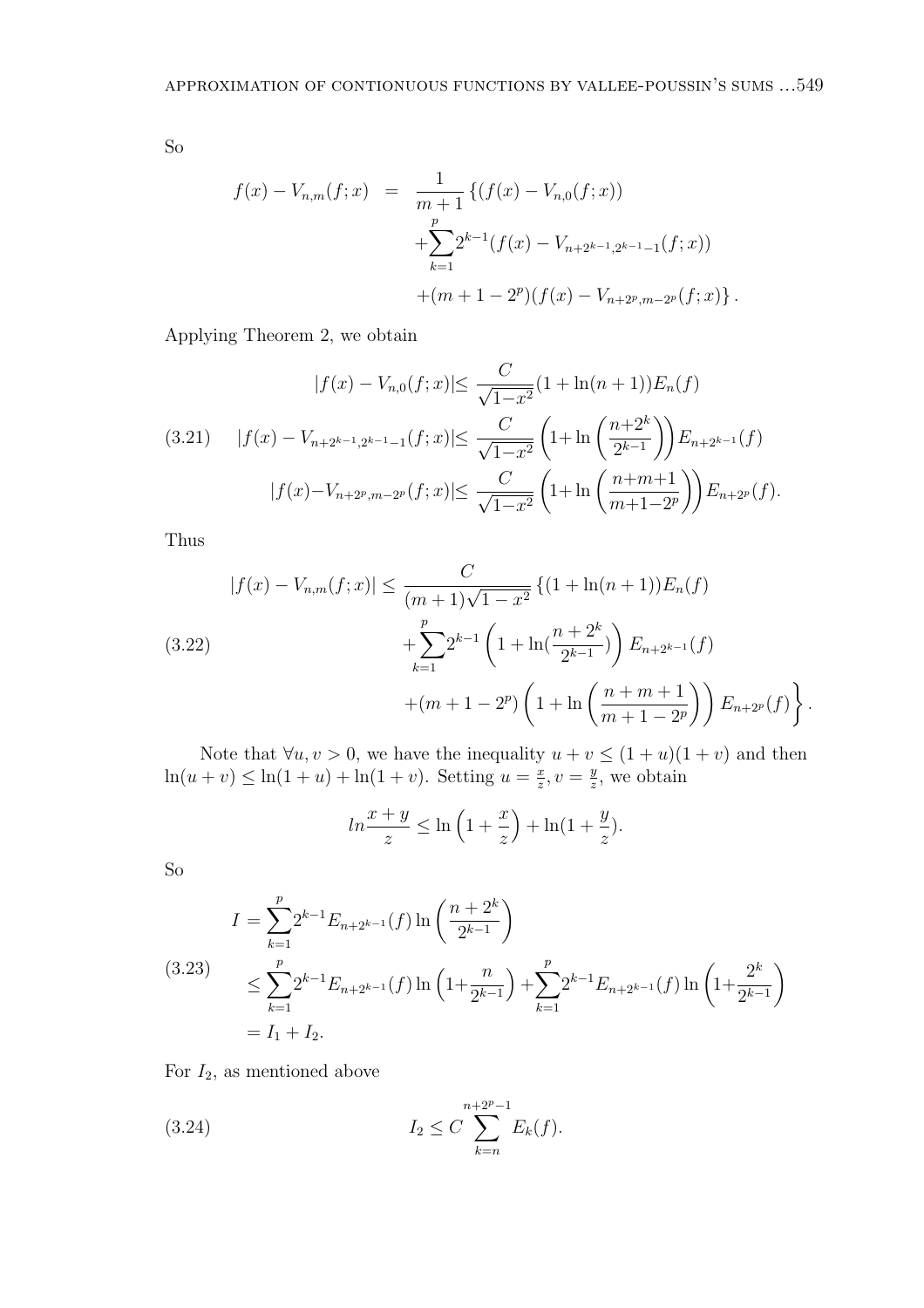For 
$$
I_1
$$
, note that  
\n
$$
I_1 = \sum_{k=1}^p 2^{k-1} E_{n+2^{k-1}}(f) \ln(1 + \frac{n}{2^{k-1}})
$$
\n
$$
= E_{n+1}(f) \ln(1+n) + 2 \sum_{k=2}^p 2^{k-2} E_{n+2^{k-1}}(f) \ln(1 + \frac{n}{2^{k-1}})
$$
\n
$$
= E_{n+1}(f) \ln(1+n) + 2 \sum_{k=2}^p \sum_{i=n+2^{k-2}}^{n+2^{k-1}-1} 2^{k-2} E_{n+2^{k-1}}(f) \ln(1 + \frac{n}{2^{k-1}})
$$
\n(3.25)\n
$$
= E_{n+1}(f) \ln(1+n) + 2 \left\{ \sum_{i=n+1}^{n+1} E_{n+2^{i}}(f) \ln\left(1 + \frac{n}{2^{i}}\right) + \sum_{i=n+2}^{n+3} E_{n+2^{i}}(f) \ln\left(1 + \frac{n}{2^{i}}\right) + \sum_{i=n+4}^{n+7} E_{n+2^{i}}(f) \ln(1 + \frac{n}{2^{i}}) + \sum_{i=n+4}^{n+2^{n-1}-1} E_{n+2^{n-1}}(f) \ln\left(1 + \frac{n}{2^{p-1}}\right) \right\}
$$
\n
$$
\leq C \sum_{k=n}^{n+2^{p}-1} E_k(f) \ln\left(1 + \frac{n}{k-n+1}\right).
$$

Combining the estimates given in  $(3.25)$  and  $(3.24)$  for  $I_1$  and  $I_2$ , we obtain

(3.26) 
$$
\sum_{k=1}^{p} 2^{k-1} E_{n+2^{k-1}}(f) \ln\left(\frac{n+2^k}{2^{k-1}}\right) \leq C \left\{ \sum_{k=n}^{n+2^p-1} E_k(f) + \sum_{k=1}^{n+2^p-1} E_k(f) \ln\left(1 + \frac{k+1}{k-n+1}\right) \right\}
$$

Thus, from the choice of *p* such that  $m + 1 - 2^p \le 2^p$ , we have:

$$
(m+1-2^{p})E_{n+2^{p}}(f) \leq \sum_{k=n}^{n+2^{p}-1} E_{k}(f).
$$

In addition, note that for any natural numbers  $\alpha, \beta$  such that  $1 \leq \alpha \leq \beta - 1$ , also we have

$$
\alpha \ln \frac{\beta - \alpha}{\alpha} = \ln \frac{\beta - \alpha}{\alpha} + \ln \frac{\beta - \alpha}{\alpha} + \dots + \ln \frac{\beta - \alpha}{\alpha}
$$
  

$$
\leq \ln \frac{\beta - \alpha}{1} + \ln \frac{\beta - \alpha}{2} + \dots + \ln \frac{\beta - \alpha}{\alpha}
$$
  

$$
= \sum_{k = \alpha + 1}^{\beta} \ln \frac{\beta - \alpha}{k - \beta + \alpha}
$$

therefore,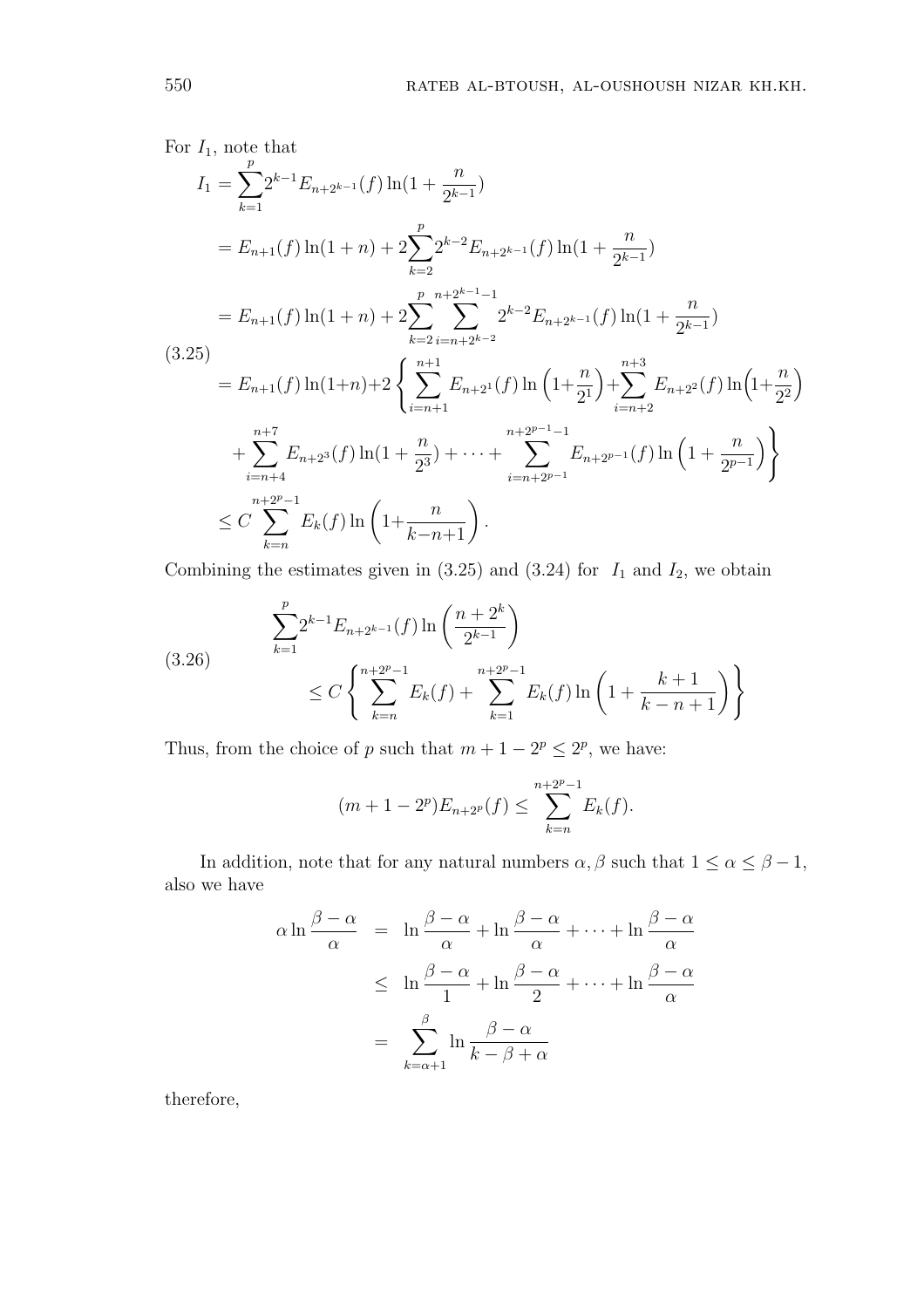$$
(m+1-2^{p})\ln\frac{n+m+1}{m+1-2^{p}} \leq \sum_{k=n+m+2}^{n+2m+2-2^{p}} \ln\frac{n+m+1}{k-n-m-1}
$$
  
= 
$$
\sum_{k=1}^{n+1-2^{p}} \ln\frac{n+m+1}{k}
$$
  
= 
$$
\sum_{k=n}^{n+m-2^{p}} \ln\frac{n+m+1}{k-n+1}
$$
  

$$
\leq \sum_{k=n}^{n+m-2^{p}} \ln\left(1+\frac{n}{k-n+1}\right) + \sum_{k=n}^{n+m-2^{p}} \ln\left(1+\frac{m+1}{k-n+1}\right).
$$

where  $\alpha = m + 1 - 2^p$ ,  $\beta = 2m + n - 2^p$ , but

$$
\sum_{k=n}^{n+m-2^{p}} \ln\left(1 + \frac{m+1}{k-n+1}\right) = \sum_{k=1}^{n+m-2^{p}} \ln\left(1 + \frac{n}{k-n+1}\right)
$$
  

$$
\leq \sum_{k=1}^{m+1} \ln\left(1 + \frac{m+1}{k}\right)
$$
  

$$
\leq C(m+1)
$$
  

$$
\leq C2^{p},
$$

where we used

$$
\ln(1+x) = \ln x + O\left(\frac{1}{x}\right), \ (x \ge 1),
$$

and

$$
\sum_{k=1}^{m} \ln\left(\frac{m}{k}\right) = \ln\frac{m^n}{m!} \le \ln e^m \le m \le C2^p,
$$

so

$$
(m+1-2^{p})\ln\frac{n+m+1}{m+1-2^{p}} \leq C\left[2^{p} + \sum_{k=n}^{n+m-2^{p}}\ln\left(1 + \frac{n}{k-n+1}\right)\right].
$$

Since  $2^p \le m + 1$ , then

$$
E_n(f) + E_{n+1}(f) + \cdots + E_{n+m}(f) \ge (m+1)E_{n+2^p}(f) \ge 2^p E_{n+2^p}(f),
$$

therefore,